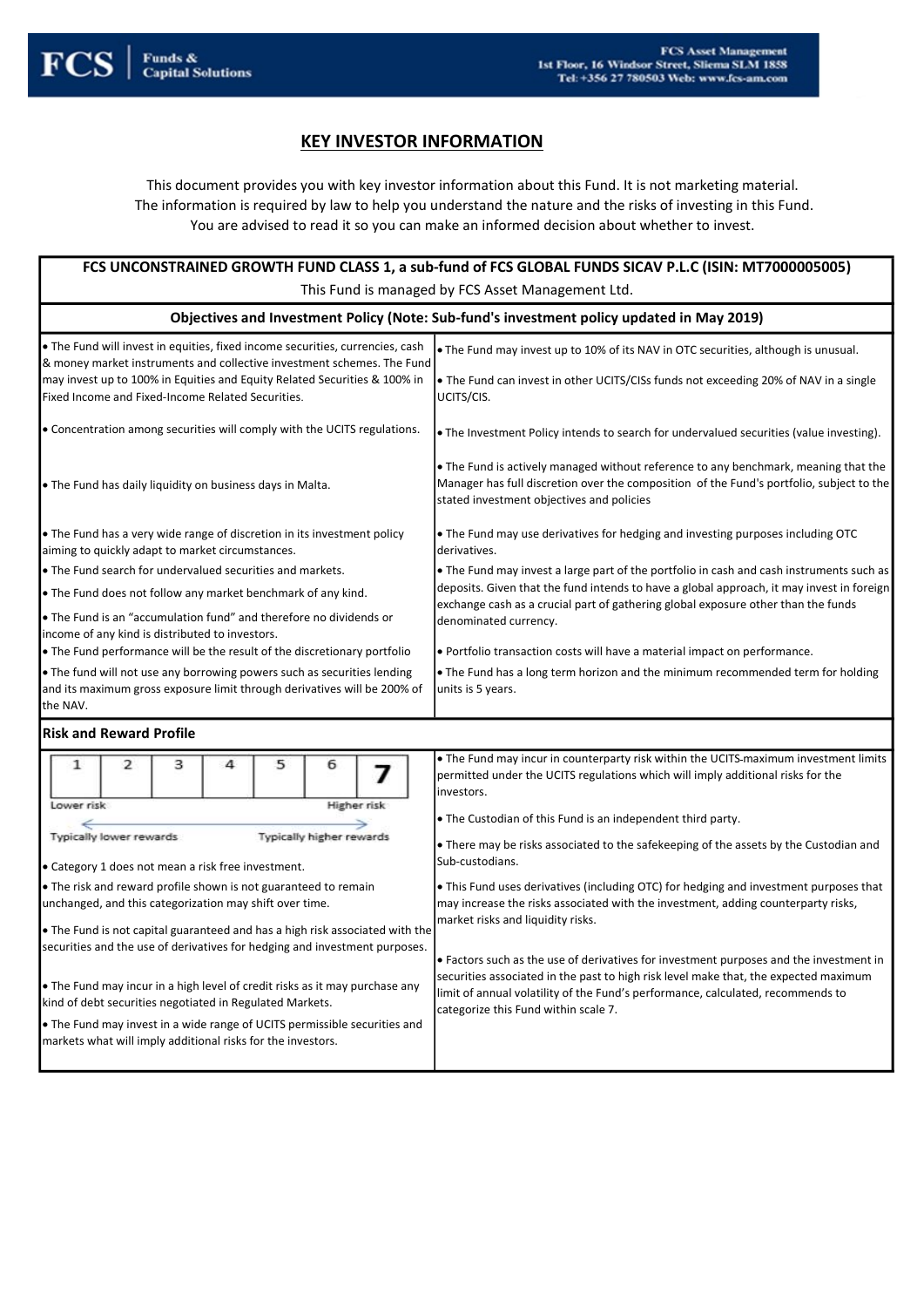### Charges for this Fund

The charges you pay are used to pay the costs of running the fund, including the costs of marketing and distributing it. These charges reduce the potential growth of your investment.

| One off charges taken before or after you invest |    |  |
|--------------------------------------------------|----|--|
| (maximum fee on subscriptions and redemptions)   |    |  |
| <b>Entry Charge</b>                              | 0% |  |
| <b>Exit Charge</b>                               | 0% |  |
|                                                  |    |  |

Charges taken from the Fund over a year

Ongoing charges Charges taken from the Fund under specific conditions 2.28%

Performance fee | N/A

The entry and exit charges shown are maximum figures. In some cases you might pay less – please refer to your financial advisor.

The ongoing charges figure is based on forecasting the recurring expenses to an annual basis plus the extraordinary expenses of the year divided by the total Assets Under Management at the moment of the observation. This figure may vary from quarter to quarter. It excludes:

• Performance fees not applicable.

• Portfolio transaction costs, except in the case of an entry/exit charge paid by the UCITS when buying or selling units in another collective investment undertaking.

For more information about charges, please see "Fees and expenses" of the Fund's prospectus, which is available at www.fcs-am.com

## Past Performance



## Practical Information

Custodian: Sparkasse Bank Malta p. l. c.

**Base Prospectus, Performance Reports and Accounts** available upon request at the Investment Manager Website: www.fcs-am.com

Prices available at Bloomberg and at the Investment Manager Website (www.fcs-am.com).

The tax legislation of the investors home country may impact severely the Fund's performance.

. Remuneration: Details of the Manager's up-to-date remuneration policy, including, but not limited to, a description of how remuneration and benefits are calculated, the identity of persons responsible for awarding the remuneration and benefits are available at the following website www.fcs-am.com and a paper copy of such remuneration policy is available to investors free of charge upon request.

 FCS Global Funds SICAV p. l. c. may be held liable solely on the basis of any statement contained in this document that is misleading, inaccurate or inconsistent with the relevant parts of the prospectus for the UCITS.

This document should be read in conjunction with the base prospectus and the offering supplement.

 This Fund does not grant any exchange rights to the investors neither between share classes of the Fund, nor between shares of other funds of the Company. However, switching between shares classes of a same fund may occur at the discretion of FCS Global Funds SICAV p. l. c. with no charges for the investors. In such cases the investors will be properly informed and will have the right to redeem their shares.

THIS FUND IS AUTHORISED IN MALTA AND REGULATED BY THE MFSA.

FCS ASSET MANAGEMENT LIMITED IS AUTHORISED IN MALTA AND REGULATED BY THE MFSA.

THIS KEY INVESTOR INFORMATION IS ACCURATE AS AT THE 31st March 2020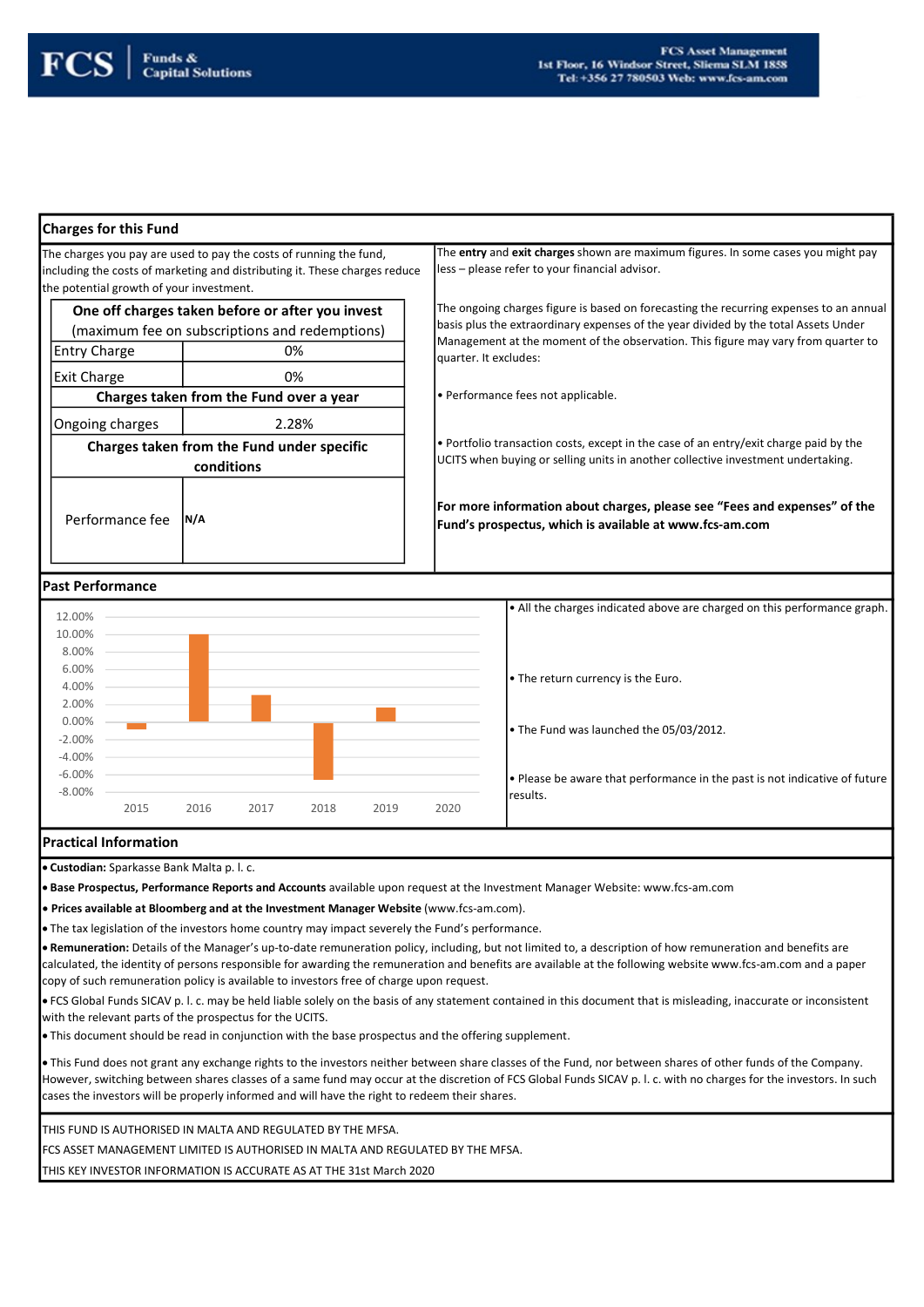

# **KEY INVESTOR INFORMATION**

This document provides you with key investor information about this Fund. It is not marketing material. The information is required by law to help you understand the nature and the risks of investing in this Fund. You are advised to read it so you can make an informed decision about whether to invest.

|                                                                                                                                                                                                                                                                                                                                                                                                                                                                                                                                                                                                                                                                                                                                                         | FCS UNCONSTRAINED GROWTH FUND CLASS 2, a sub-fund of FCS GLOBAL FUNDS SICAV P.L.C (ISIN: MT7000005013)                                                                                                                                                                                                                                                                                                                                                                                                                                                                                                                                                                                                                                                                                                                                                                                                   |
|---------------------------------------------------------------------------------------------------------------------------------------------------------------------------------------------------------------------------------------------------------------------------------------------------------------------------------------------------------------------------------------------------------------------------------------------------------------------------------------------------------------------------------------------------------------------------------------------------------------------------------------------------------------------------------------------------------------------------------------------------------|----------------------------------------------------------------------------------------------------------------------------------------------------------------------------------------------------------------------------------------------------------------------------------------------------------------------------------------------------------------------------------------------------------------------------------------------------------------------------------------------------------------------------------------------------------------------------------------------------------------------------------------------------------------------------------------------------------------------------------------------------------------------------------------------------------------------------------------------------------------------------------------------------------|
|                                                                                                                                                                                                                                                                                                                                                                                                                                                                                                                                                                                                                                                                                                                                                         | This Fund is managed by FCS Asset Management Ltd.                                                                                                                                                                                                                                                                                                                                                                                                                                                                                                                                                                                                                                                                                                                                                                                                                                                        |
|                                                                                                                                                                                                                                                                                                                                                                                                                                                                                                                                                                                                                                                                                                                                                         | Objectives and Investment Policy (Note: Sub-fund's investment policy updated in May 2019)                                                                                                                                                                                                                                                                                                                                                                                                                                                                                                                                                                                                                                                                                                                                                                                                                |
| . The Fund will invest in equities, fixed income securities, currencies, cash &<br>money market instruments and collective investment schemes. The Fund<br>may invest up to 100% in Equities and Equity Related Securities & 100% in<br>Fixed Income and Fixed-Income Related Securities.                                                                                                                                                                                                                                                                                                                                                                                                                                                               | . The Fund may invest up to 10% of its NAV in OTC securities, although is<br>unusual.<br>• The Fund can invest in other UCITS/CISs funds not exceeding 20% of NAV in a<br>single UCITS/CIS.                                                                                                                                                                                                                                                                                                                                                                                                                                                                                                                                                                                                                                                                                                              |
| • Concentration among securities will comply with the UCITS regulations.                                                                                                                                                                                                                                                                                                                                                                                                                                                                                                                                                                                                                                                                                | . The Investment Policy intends to search for undervalued securities (value<br>investing).                                                                                                                                                                                                                                                                                                                                                                                                                                                                                                                                                                                                                                                                                                                                                                                                               |
| . The Fund has daily liquidity on business days in Malta.                                                                                                                                                                                                                                                                                                                                                                                                                                                                                                                                                                                                                                                                                               | • The Fund is actively managed without reference to any benchmark, meaning<br>that the Manager has full discretion over the composition of the Fund's<br>portfolio, subject to the stated investment objectives and policies                                                                                                                                                                                                                                                                                                                                                                                                                                                                                                                                                                                                                                                                             |
| • The Fund has a very wide range of discretion in its investment policy<br>aiming to quickly adapt to market circumstances.                                                                                                                                                                                                                                                                                                                                                                                                                                                                                                                                                                                                                             | • The Fund may use derivatives for hedging and investing purposes including<br>OTC derivatives.                                                                                                                                                                                                                                                                                                                                                                                                                                                                                                                                                                                                                                                                                                                                                                                                          |
| • The Fund search for undervalued securities and markets.<br>. The Fund does not follow any market benchmark of any kind.<br>. The Fund is an "accumulation fund" and therefore no dividends or income<br>of any kind is distributed to investors.<br>• The Fund performance will be the result of the discretionary portfolio<br>• The fund will not use any borrowing powers such as securities lending and<br>its maximum gross exposure limit through derivatives will be 200% of the<br>NAV.                                                                                                                                                                                                                                                       | • The Fund may invest a large part of the portfolio in cash and cash instruments<br>such as deposits. Given that the fund intends to have a global approach, it may<br>invest in foreign exchange cash as a crucial part of gathering global exposure<br>other than the funds denominated currency.<br>. Portfolio transaction costs will have a material impact on performance.<br>• The Fund has a long term horizon and the minimum recommended term for<br>holding units is 5 years.                                                                                                                                                                                                                                                                                                                                                                                                                 |
| <b>Risk and Reward Profile</b>                                                                                                                                                                                                                                                                                                                                                                                                                                                                                                                                                                                                                                                                                                                          |                                                                                                                                                                                                                                                                                                                                                                                                                                                                                                                                                                                                                                                                                                                                                                                                                                                                                                          |
| 1<br>2<br>з<br>4<br>5<br>6<br>Lower risk<br>Higher risk<br>Typically higher rewards<br>Typically lower rewards<br>• Category 1 does not mean a risk free investment.<br>. The risk and reward profile shown is not guaranteed to remain unchanged,<br>and this categorization may shift over time.<br>. The Fund is not capital guaranteed and has a high risk associated with the<br>securities and the use of derivatives for hedging and investment purposes.<br>• The Fund may incur in a high level of credit risks as it may purchase any<br>kind of debt securities negotiated in Regulated Markets.<br>• The Fund may invest in a wide range of UCITS permissible securities and<br>markets what will imply additional risks for the investors. | • The Fund may incur in counterparty risk within the UCITS maximum<br>investment limits permitted under the UCITS regulations which will imply<br>additional risks for the investors.<br>. The Custodian of this Fund is an independent third party.<br>• There may be risks associated to the safekeeping of the assets by the<br>Custodian and Sub-custodians.<br>$\bullet$ This Fund uses derivatives (including OTC) for hedging and investment<br>purposes that may increase the risks associated with the investment, adding<br>counterparty risks, market risks and liquidity risks.<br>• Factors such as the use of derivatives for investment purposes and the<br>investment in securities associated in the past to high risk level make that, the<br>expected maximum limit of annual volatility of the Fund's performance,<br>calculated, recommends to categorize this Fund within scale 7. |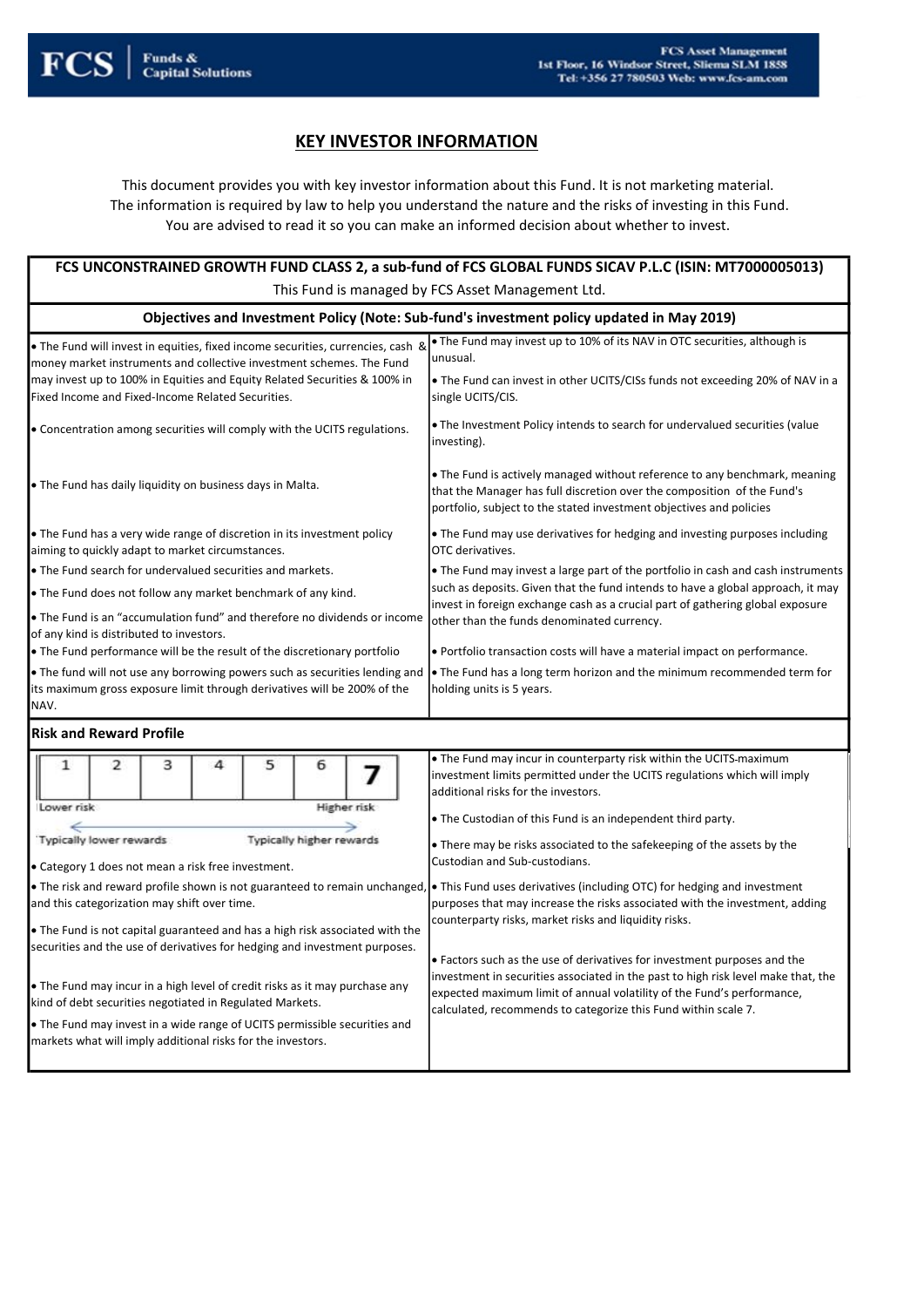

#### Charges for this Fund

The charges you pay are used to pay the costs of running the fund, including the costs of marketing and distributing it. These charges reduce the potential growth of your investment. The entry and exit charges shown are maximum figures. In some cases you might pay less – please refer to your financial advisor. One off charges taken before or after you invest

| One off charges taken before or after you invest |    |  |
|--------------------------------------------------|----|--|
| (maximum fee on subscriptions and redemptions)   |    |  |
| <b>Entry Charge</b><br>0%                        |    |  |
| <b>Exit Charge</b>                               | በ% |  |
| Charges taken from the Fund over a year          |    |  |
|                                                  |    |  |

Ongoing charges Not yet launched Charges taken from the Fund under specific conditions

Performance fee | N/A

The ongoing charges figure is based on forecasting the recurring expenses to an annual basis plus the extraordinary expenses of the year divided by the total Assets Under Management at the moment of the observation. This figure may vary from quarter to quarter. It excludes:

• Performance fees not applicable.

• Portfolio transaction costs, except in the case of an entry/exit charge paid by the UCITS when buying or selling units in another collective investment undertaking.

For more information about charges, please see "Fees and expenses" of the Fund's prospectus, which is available at www.fcs-am.com

| <b>IPast Performance</b>                                                                                                                                                                                        |                                                                                               |
|-----------------------------------------------------------------------------------------------------------------------------------------------------------------------------------------------------------------|-----------------------------------------------------------------------------------------------|
|                                                                                                                                                                                                                 | . All the charges indicated above are charged on this performance<br>graph.                   |
| No performance is given as this class has not yet been launched. Please  . Class A was launched the 05/03/2012 whilst the B class has not<br>refer to class A subtracting an additional 0.5% as per Prospectus. | • The return currency is the Euro.<br>vet been launched                                       |
|                                                                                                                                                                                                                 | $\cdot$ Please be aware that performance in the past is not indicative of<br>Ifuture results. |

## Practical Information

**Custodian:** Sparkasse Bank Malta p. l. c.

**Base Prospectus, Performance Reports and Accounts** available upon request at the Investment Manager Website: www.fcs-am.com

Prices available at Bloomberg and at the Investment Manager Website (www.fcs-am.com).

The tax legislation of the investors home country may impact severely the Fund's performance.

. Remuneration: Details of the Manager's up-to-date remuneration policy, including, but not limited to, a description of how remuneration and benefits are calculated, the identity of persons responsible for awarding the remuneration and benefits are available at the following website www.fcs-am.com and a paper copy of such remuneration policy is available to investors free of charge upon request.

 FCS Global Funds SICAV p. l. c. may be held liable solely on the basis of any statement contained in this document that is misleading, inaccurate or inconsistent with the relevant parts of the prospectus for the UCITS.

. This document should be read in conjunction with the base prospectus and the offering supplement.

This Fund does not grant any exchange rights to the investors neither between share classes of the Fund, nor between shares of other funds of the Company. However, switching between shares classes of a same fund may occur at the discretion of FCS Global Funds SICAV p. l. c. with no charges for the investors. In such cases the investors will be properly informed and will have the right to redeem their shares.

THIS FUND IS AUTHORISED IN MALTA AND REGULATED BY THE MFSA.

FCS ASSET MANAGEMENT LIMITED IS AUTHORISED IN MALTA AND REGULATED BY THE MFSA.

THIS KEY INVESTOR INFORMATION IS ACCURATE AS AT THE 31st March 2020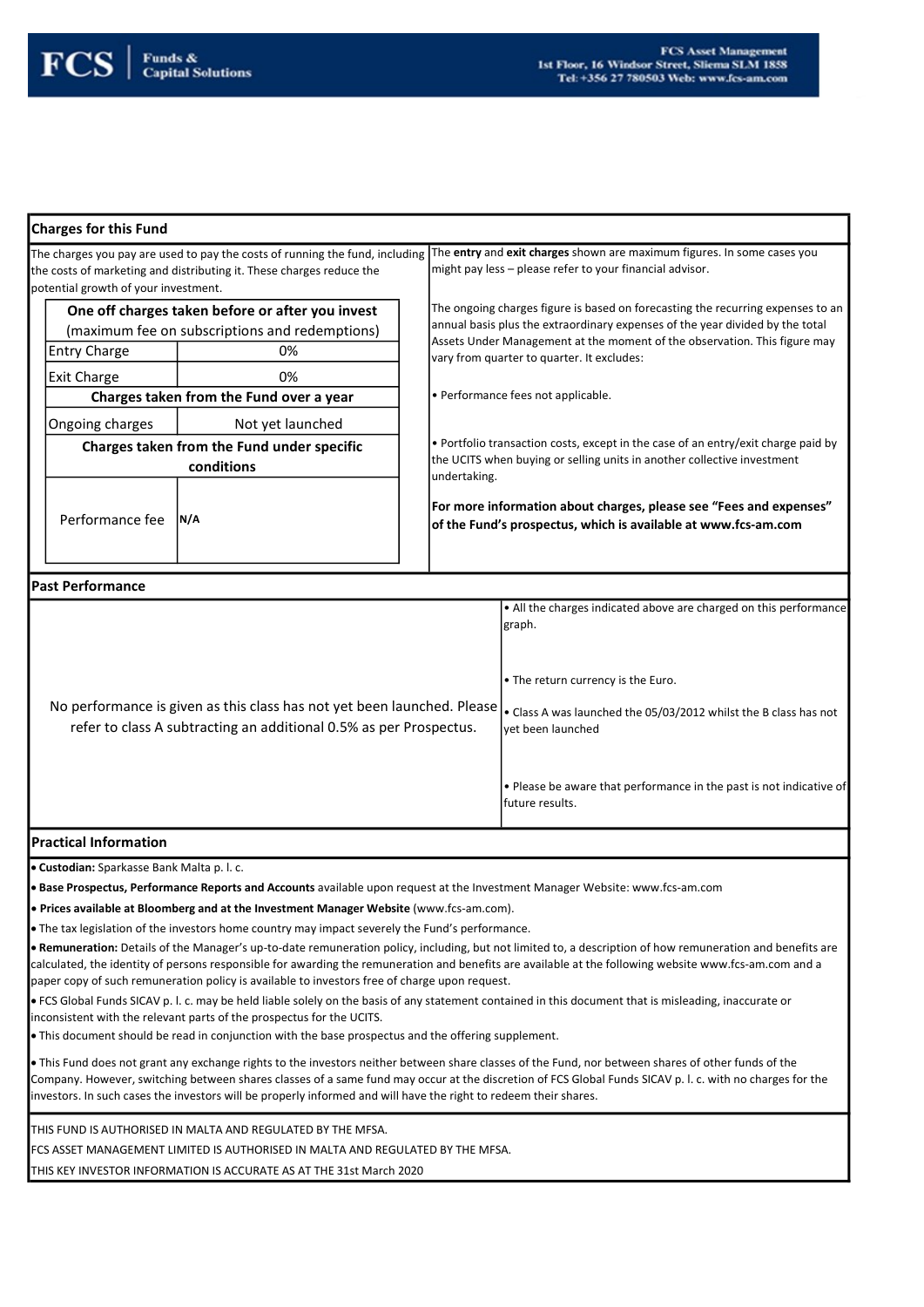

# KEY INVESTOR INFORMATION

This document provides you with key investor information about this Fund. It is not marketing material. The information is required by law to help you understand the nature and the risks of investing in this Fund. You are advised to read it so you can make an informed decision about whether to invest.

| FCS UNCONSTRAINED GROWTH FUND CLASS 3, a sub-fund of FCS GLOBAL FUNDS SICAV P.L.C (ISIN: Not yet issued) |
|----------------------------------------------------------------------------------------------------------|
| This Fund is managed by FCS Asset Management Ltd.                                                        |

| Objectives and Investment Policy (Note: Sub-fund's investment policy updated in May 2019)                                                                       |                                                                                                                                                                                                                              |  |  |  |
|-----------------------------------------------------------------------------------------------------------------------------------------------------------------|------------------------------------------------------------------------------------------------------------------------------------------------------------------------------------------------------------------------------|--|--|--|
| . The Fund will invest in equities, fixed income securities, currencies, cash<br>& money market instruments and collective investment schemes. The              | . The Fund may invest up to 10% of its NAV in OTC securities, although is unusual.                                                                                                                                           |  |  |  |
| Fund may invest up to 100% in Equities and Equity Related Securities &<br>100% in Fixed Income and Fixed-Income Related Securities.                             | • The Fund can invest in other UCITS/CISs funds not exceeding 20% of NAV in a single<br>UCITS/CIS.                                                                                                                           |  |  |  |
| • Concentration among securities will comply with the UCITS regulations.                                                                                        | • The Investment Policy intends to search for undervalued securities (value investing).                                                                                                                                      |  |  |  |
| . The Fund has daily liquidity on business days in Malta.                                                                                                       | • The Fund is actively managed without reference to any benchmark, meaning that<br>the Manager has full discretion over the composition of the Fund's portfolio, subject<br>to the stated investment objectives and policies |  |  |  |
| • The Fund has a very wide range of discretion in its investment policy<br>aiming to quickly adapt to market circumstances.                                     | . The Fund may use derivatives for hedging and investing purposes including OTC<br>derivatives.                                                                                                                              |  |  |  |
| • The Fund search for undervalued securities and markets.                                                                                                       | The Fund may invest a large part of the portfolio in cash and cash instruments such                                                                                                                                          |  |  |  |
| . The Fund does not follow any market benchmark of any kind.                                                                                                    | as deposits. Given that the fund intends to have a global approach, it may invest in<br>foreign exchange cash as a crucial part of gathering global exposure other than the                                                  |  |  |  |
| . The Fund is an "accumulation fund" and therefore no dividends or<br>income of any kind is distributed to investors.                                           | funds denominated currency.                                                                                                                                                                                                  |  |  |  |
| • The Fund performance will be the result of the discretionary portfolio                                                                                        | • Portfolio transaction costs will have a material impact on performance.                                                                                                                                                    |  |  |  |
| . The fund will not use any borrowing powers such as securities lending<br>and its maximum gross exposure limit through derivatives will be 200% of<br>the NAV. | $\bullet$ The Fund has a long term horizon and the minimum recommended term for holding<br>units is 5 years.                                                                                                                 |  |  |  |

#### Risk and Reward Profile

| Lower risk |  |  | Higher risk |
|------------|--|--|-------------|
|            |  |  |             |

Typically lower rewards Typically higher rewards

Sub-custodians. Category 1 does not mean a risk free investment.

 The risk and reward profile shown is not guaranteed to remain unchanged, and this categorization may shift over time.

 The Fund is not capital guaranteed and has a high risk associated with the securities and the use of derivatives for hedging and investment

 The Fund may incur in a high level of credit risks as it may purchase any kind of debt securities negotiated in Regulated Markets.

 The Fund may invest in a wide range of UCITS permissible securities and markets what will imply additional risks for the investors.

 The Fund may incur in counterparty risk within the UCITS maximum investment limits permitted under the UCITS regulations which will imply additional risks for the investors.

The Custodian of this Fund is an independent third party.

There may be risks associated to the safekeeping of the assets by the Custodian and

 This Fund uses derivatives (including OTC) for hedging and investment purposes that may increase the risks associated with the investment, adding counterparty risks, market risks and liquidity risks.

purposes.<br>
• Factors such as the use of derivatives for investment purposes and the investment in securities associated in the past to high risk level make that, the expected maximum limit of annual volatility of the Fund's performance, calculated,

recommends to categorize this Fund within scale 7.